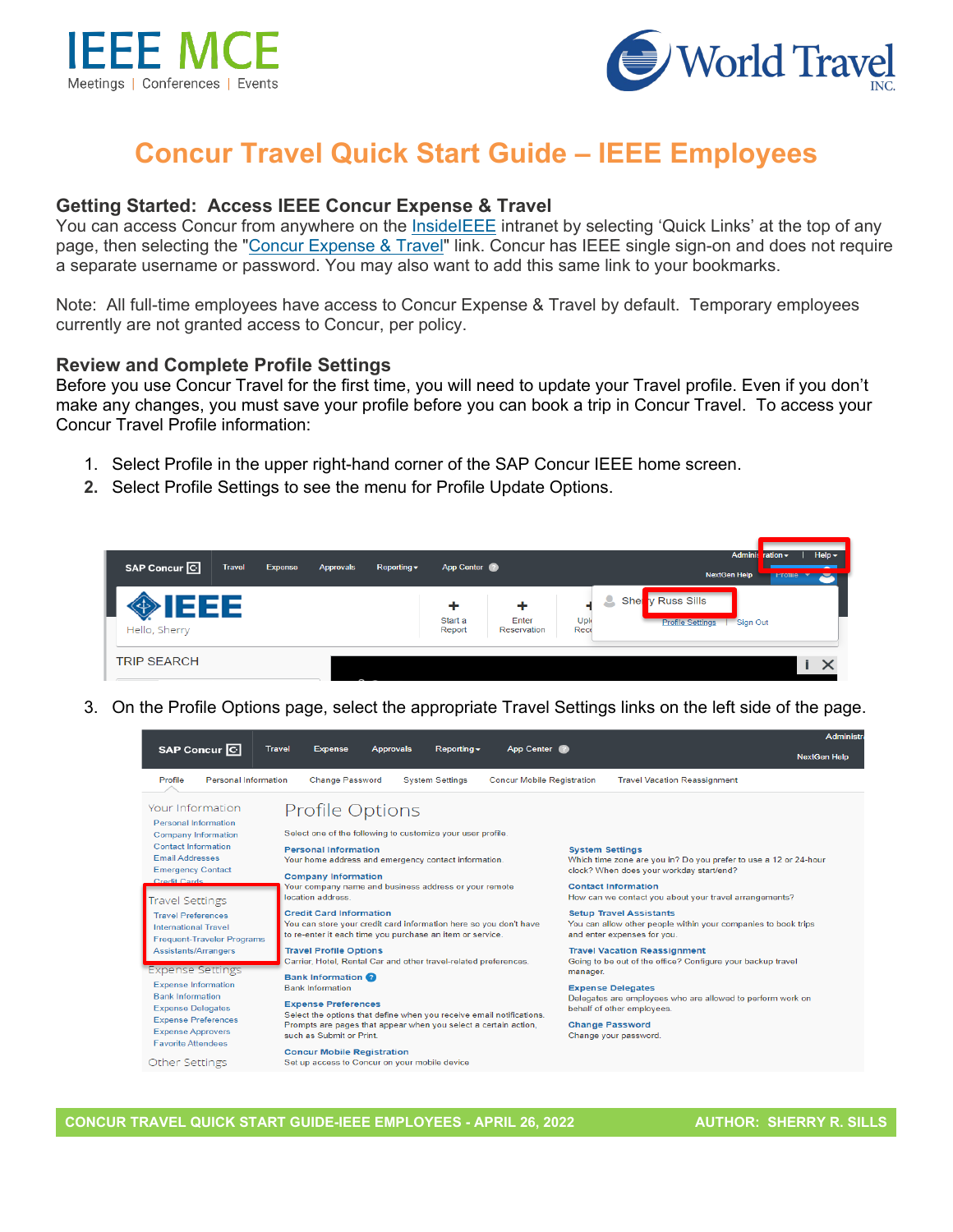



4. Update the appropriate information and click Save.

**Note:** Complete all required fields including your legal name on your travel document (Driver's License or Passport), date of birth and gender before saving your profile.

5. Once your profile information is entered and saved, it will be electronically routed to IEEE's corporate travel agency of record, World Travel, Inc. You are now ready to begin your flight search.

### **Making a Flight Reservation**

- 1. Select "Travel" on the top left navigation menu.
- 2. Click Airplane/Train icon at the top of the page.
- 3. Click to Select a Flight Search type:
	- Round trip
	- One Way
	- Multi-City
- 4. Enter the 'From' and 'To' details using the city name, airport code or train station name. Use "Find an Airport" if you are unfamiliar with the area.
- 5. Click the calendar in the Depart and Return fields to select dates *(shows inventory up to 331 days out.).*
- 6. Select 'Depart' or 'Arrive' in the drop-down boxes to direct the basis for the time search.
- 7. Select a portion of day or a specific time in the 'Time' drop-down boxes.
- 8. Select a time range around your set time for the search. The wider the range of hours before and after your times (+3 field), the more flight options will be returned.
- 9. Check the car and/or hotel box, if desired.
- 10. Choose a Class option from the drop-down list. Economy is set by default and can be changed, as needed.
- 11. Set a 'Search by' preference. Default is 'by Fares' but you may choose to adjust this to 'by Schedule'.
- 12. Check the 'Specify Carrier' box to search by a specific carrier (e.g., United), if desired.
- 13. Click Search.

**Notes:** If your Travel Profile was not completed, a notification window will appear after selecting 'Search' to advise that your profile must be completed before the system will allow you to continue.

Please refer to [IEEE's Travel and Expense Reimbursement Guidelines](https://www.ieee.org/content/dam/ieee-org/ieee/web/org/travel-expense-reimbursement-guidelines.pdf) for travel reimbursement guidelines.

|                           | SAP Concur <sup>C</sup>                                                 | <b>Travel</b>            | <b>Expense</b>                                                 | App |
|---------------------------|-------------------------------------------------------------------------|--------------------------|----------------------------------------------------------------|-----|
| <b>Travel</b>             | <b>Trip Library</b> Templates                                           |                          | <b>Tools</b>                                                   |     |
| ×e                        |                                                                         | ធ                        |                                                                |     |
|                           | <b>Mixed Flight/Train Search</b>                                        |                          |                                                                |     |
|                           | <b>Round Trip</b><br>One Way<br>Multi City                              |                          |                                                                |     |
| Depart $\odot$<br>$-111$  | Arrival city, airport or train station<br>$depart$ $\sim$               | Moming                   | Find an airport   Select multiple airports<br>$\times$ $\pm$ 2 |     |
| Return @                  |                                                                         |                          |                                                                |     |
| $\frac{1}{2}$             | $\text{depart } \vee$                                                   | Afternoon $\vee$ $\pm 2$ |                                                                |     |
| Find a Hotel<br>$Class Q$ | Pick-up/Drop-off car at airport                                         | Search by                |                                                                |     |
| Economy class             | Price<br>$\check{ }$                                                    |                          |                                                                |     |
|                           | Specify a carrier $\odot$<br>orldtravelinc.com/sap-concur-travel-portal |                          |                                                                |     |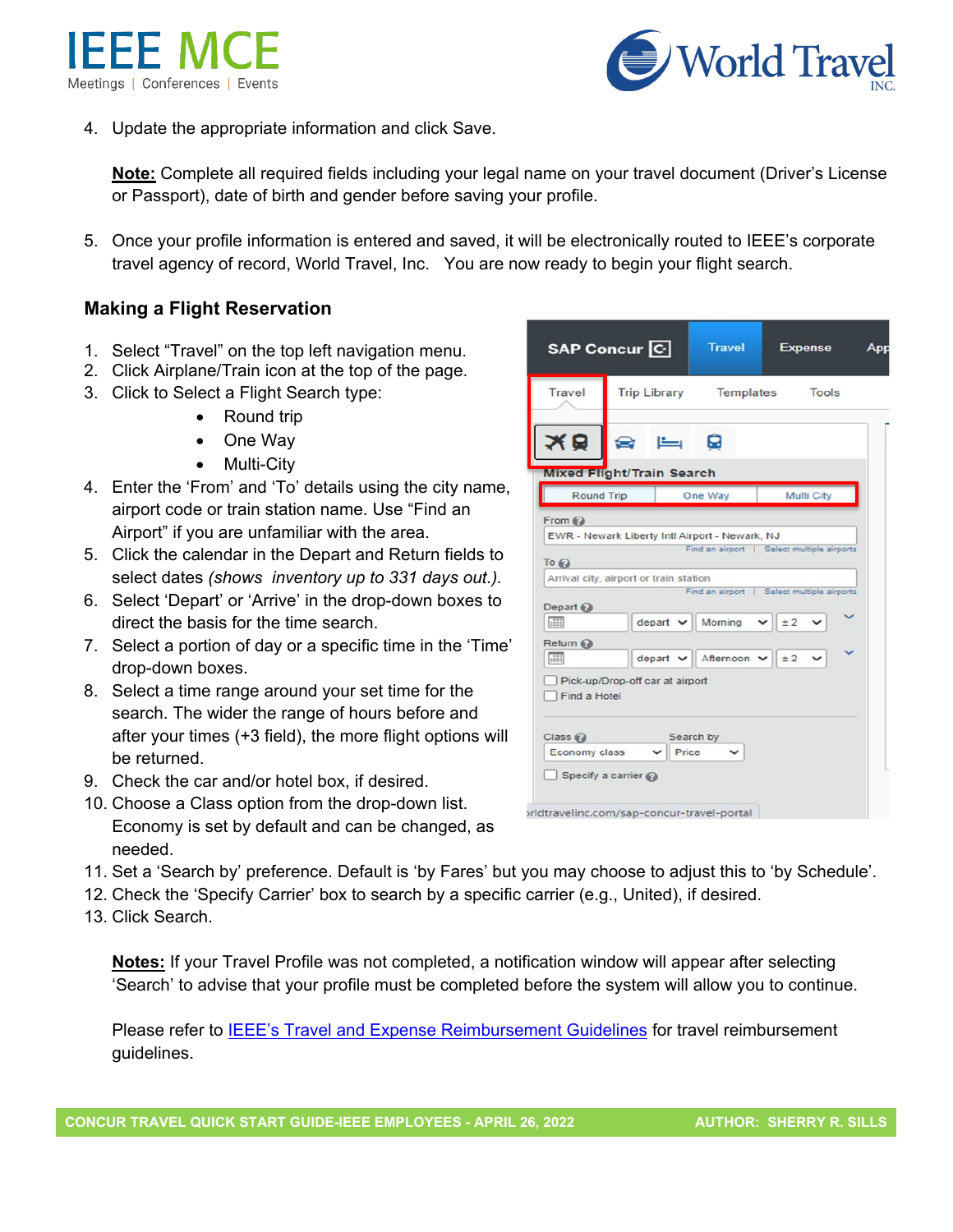



## Flight Search Results will appear based on your selected parameters. Your selected parameters will appear as a 'Trip Summary' on the top left side of the results page. Within this page, you have the option to adjust your search utilizing the slide toggles. Click-hold a blue dot and move it right or left.

| Trip Summary                                                                                                                          | TUE, FEB 15 - FRI, FEB 25                             | NEWARK, NJ TO FORT MYERS, FL |                                   |                          |                                | Show as USD v                                             |  |
|---------------------------------------------------------------------------------------------------------------------------------------|-------------------------------------------------------|------------------------------|-----------------------------------|--------------------------|--------------------------------|-----------------------------------------------------------|--|
| 10<br><b>Select Flights or Trains</b><br>Round Trip<br>EWR-RSW<br>Depart: Tue, 02/15/2022<br>Return: Fri. 02/25/2022<br>Finalize Trip |                                                       | Hide matrix Print / Email    |                                   |                          |                                |                                                           |  |
|                                                                                                                                       | $-2.3$<br>52 results                                  | x<br>American<br>Airlines    | n.<br>United                      |                          | <b>ANSAU</b><br><b>JetBlue</b> | ᇫ<br>Delta                                                |  |
|                                                                                                                                       | Nonston<br>4 nemalbs                                  | $\sim$                       | 312.20<br>4 results               |                          | $\sim$                         | $\sim$                                                    |  |
|                                                                                                                                       | 3 stop<br>22 results                                  | 285.21<br>8 results          | 351.21<br>di cassultra.           |                          |                                | 675.19<br>6 results                                       |  |
| Change Search                                                                                                                         | 2 stops<br>÷<br>26 results                            | 387.70<br>24 results         | 589.19<br>1 results               |                          | 596.43<br>1 riesults           |                                                           |  |
| Depart - Tue, Feb 15<br>$\sqrt{2}$<br>$\bullet$<br>Depart 07:00 A - 10:53 A                                                           | ×<br>Shop by Fares                                    | Shop by Schedule             |                                   |                          |                                |                                                           |  |
| ۰<br>Arrive 10:11 A - 10:43 P                                                                                                         | Flight Number Search                                  |                              | Q. Sorted By: Price - Low to High | $\overline{\phantom{a}}$ | Previous 123456 Next   All     | Displaying: 52 out of 56 results. @ @ LIVE HELP<br>online |  |
| Return - Fri, Feb 25<br>Depart 01:35 P - 04:15 P                                                                                      | $\overline{\phantom{a}}$<br>American<br>$\mathcal{L}$ |                              | 10:30a EWR - 08:44p RSW           | 1 stop DFW               | 10h 14m                        | \$285.21                                                  |  |
| Service 0-8-52-01-00-17-5                                                                                                             | Airlines                                              |                              | 01:56p RSW - 09:29p EWR           | 1 stop ORD               | 7h 33m                         | <b>View Fares</b>                                         |  |

- 1. Select the 'Shop by Fares 'or 'Shop by Schedule' tab above the flight list.
- 2. Select flights by clicking 'Select' if 'by Schedule' or the 'View Fare' and then the amount button if 'by Fare.'
- 3. If 'by Fare,' an option might appear on the next screen after selecting a flight. If so, Select that flight.
- 4. Review the flight segments and Traveler Information before adding car and/or hotel and remember to Select your Seats.

NOTE: Seats that are considered upgrades (starred, premium seats) can ONLY be selected for those travelers with sufficient status in an airline's frequent traveler reward program such that those seats are available at no cost. If eligible, select your desired seat in the Travel Details page and continue the reservation. Seats requiring payment in the absence of a reward program benefit, CANNOT be selected in the SAP Concur Travel reservation process. This is an SAP Concur software programming limitation; IEEE nor World Travel, Inc. have any ability to change this system programming functionality. See the Travel Program [FAQs](https://ieeemce.org/wp-content/uploads/concur-travel-faqs.pdf) for full details on selecting seat upgrades.

- 5. Apply any credits and/or select a credit card.
- 6. Click Reserve Flight & Continue at bottom of page.

### **Review Details and Confirm Travel Booking**

- 1. See the Trip Booking Information page to add additional information such as a Trip Name, Description, and additional email recipients.
- 2. Review details, messages and ticketing policies on the Trip Confirmation page.
- 3. Click to Confirm your booking.
- 4. Finalize your booking by clicking FINISH.